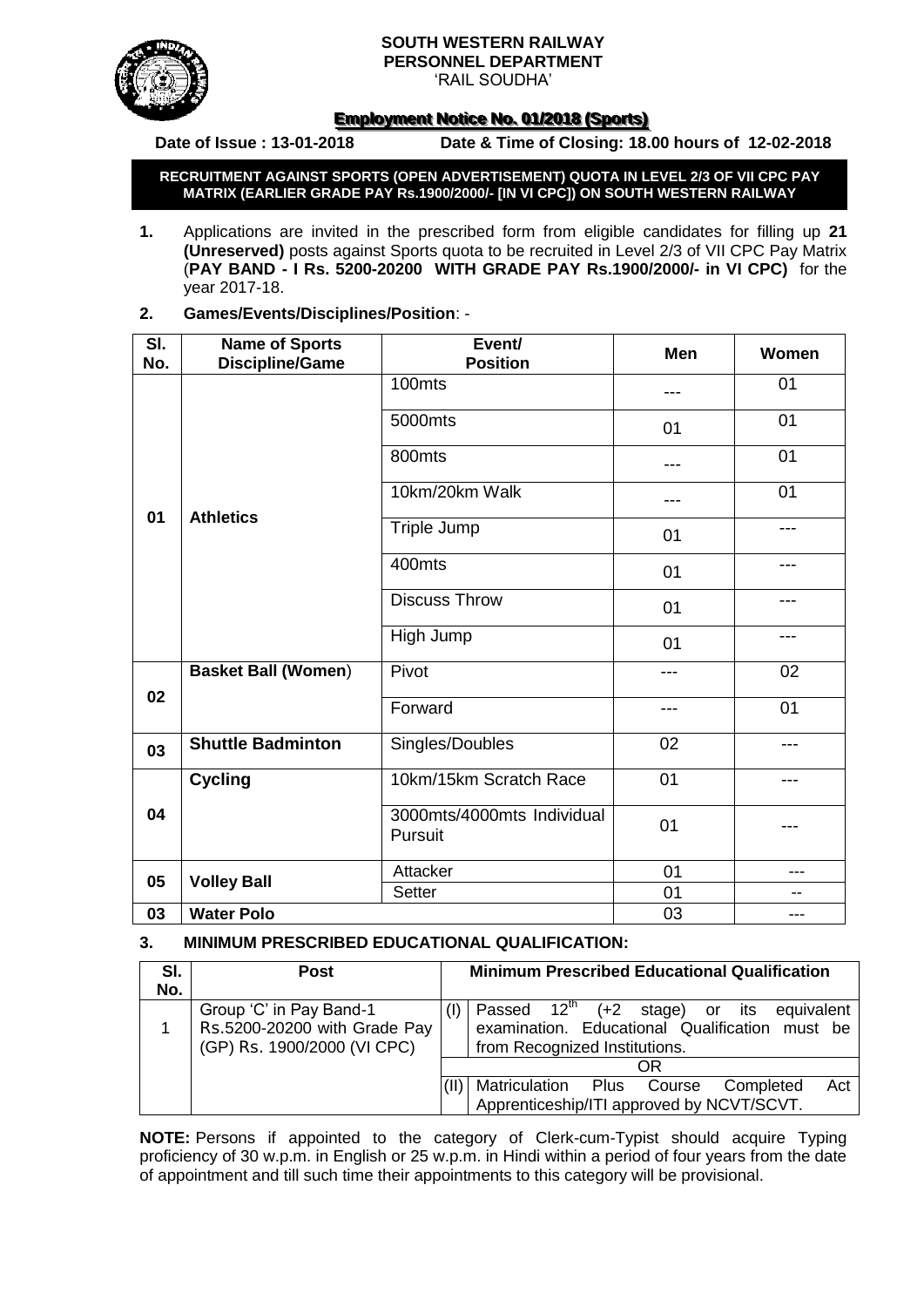## **4. MINIMUM SPORTS NORMS FOR RECRUITMENT:**

- **4.1 For the posts in Level 2/3 of Pay Matrix of VII CPC (PB-1** Rs. **5200-20200 + Grade Pay** Rs.**1900/2000 in VI CPC) norms will be:**
	- (i) Represented country in the Olympic Games (Sr. Category).

### **OR**

(ii) Represented the country in the International championships/events either in World Cup (Jr./Sr. Category)/World Championships (Jr./Sr. Category)/Asian Games (Sr. Category)/Commonwealth Games (Sr. Category).

## **OR**

(iii) Obtained atleast 3<sup>rd</sup> position in Commonwealth Championships (Jr./Sr. Category)/ Asian Championships/Asia Cup (Jr./Sr. Category)/South Asian Federations (SAF) Games (Sr. Category)/USIC (World Railways) Championships (Sr. Category).

#### **OR**

(iv) Obtained atleast  $3^{rd}$  position in Sr./Youth/Jr. National Championships.

### **OR**

(v) Obtained atleast 3rd position in National Games under aegis of Indian Olympic Association.

#### **OR**

(vi) Obtained atleast 3<sup>rd</sup> position in All India Inter University Championship under the aegis of Association of Indian Universities.

#### **OR**

(vii) Obtained 1<sup>st</sup> position in Federation Cup Championships (Sr. Category).

## **Note:**

- (a) **In Athletics,** medal winning performance in National Inter State Sr. Athletics Championships, will also be considered for recruitment against GP Rs.1900.
- (b) **In Badminton,** sports persons will also be considered for recruitment on the basis of their current Annual All Indian Rankings, as per following criteria:

| Name of                   | Grade Pay (VI CPC)            | <b>Minimum Sports Norms for recruitment</b> |                |                                                      |  |  |  |
|---------------------------|-------------------------------|---------------------------------------------|----------------|------------------------------------------------------|--|--|--|
| Pay Band/<br><b>Scale</b> | (In Rupees)                   | Age<br>Category                             | <b>Event</b>   | <b>Current Annual</b><br>All<br><b>India Ranking</b> |  |  |  |
|                           | ₹2,000<br><b>OR</b><br>₹1,900 | Seniors                                     | Singles        | Up to $12th$ position                                |  |  |  |
|                           |                               |                                             | <b>Doubles</b> | Up to $4th$ position                                 |  |  |  |
| <b>PB-1</b>               |                               | Youth                                       | Singles        | Up to 6 <sup>th</sup> position                       |  |  |  |
|                           |                               | <b>Juniors</b>                              | Singles        | Up to $6th$ position                                 |  |  |  |

Only the current Annual All India Ranking will be considered for these purposes. Ranking in Mixed-Doubles shall not be considered.

- (c) **In Basketball**, the sports certificate from Basketball Federation of India (BFI) or its affiliated units from 29-03-2015 to 26-07-2017 will not be considered for recruitment. However, participation and medal winning performance after 26-07-2017 in the events organised by BFI led by Shri K. Govindraj as President of National Sports Federation (NSF) will be considered for recruitment [Authority: Railway Board's letter No. 2016/E(Sports)/4(1)/6/BFI Status dated 22/26-08-2016 (RBE No.160/2016) & 11-09-2017 (RBE126/2017)].
- (d) **In Volleyball**, the sports certificate from Volleyball Federation of India (VFI) or its affiliated units from 03-01-2017 to 20-07-2017 will not be considered for recruitment. However, participation and medal winning performance after 20-07-2017 in the events organised by VFI led by Shri Ramavatar Singh Jhakar as Secretary General of the National Sports Federation (NSF) will be considered for recruitment [Authority: Railway Board's letter No. 2017/E(Sports)/4(1)/1/VFI Status dated 08-02-2017 & 11-09-2017 (RBE No.123/2017)].

Above championships should have been conducted under the aegis of recognized International/National/State Sports Federations and also recognized by Railway Sports Promotion Board (RSPB).

## *All the recruitment against Open Advertisement Quota shall be at the minimum of the scale of pay.*

## *NOTE*

(i) Trial for Walk in the Discipline of 10km/20km in Athletics, Walk will be taken for 20 Km.

(ii) Trial in 3000/4000mts Individual Pursuit in Cycling will be taken for 4000 mts Individual Pursuit.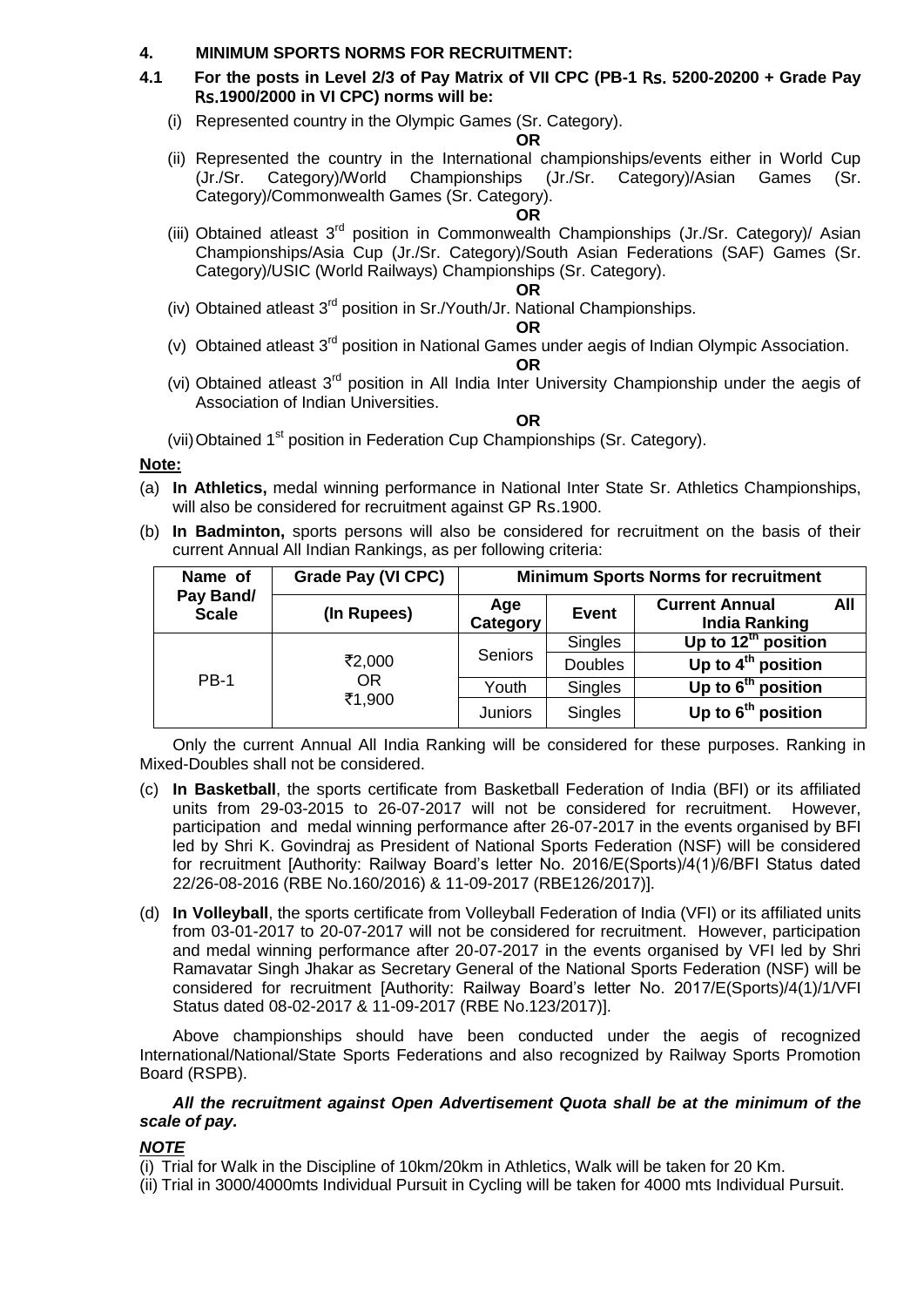# **5. PERIOD OF RECKONING SPORTS ACHIEVEMENTS:**

The candidates must be active sports persons and the achievements will be reckoned during the immediate 2 (two) years period i.e. on or after 01.04.2015. For this purpose concluding day of the championship/event will be taken into account. Performance in the earlier championships, i.e. prior to 01.04.2015 will not be taken into account.

# **6. AGE LIMIT (As on 01-01-2018).**

The candidate must have attained the age of 18 years and must not have attained the age of 25 years as on **01.01.2018** i.e. must have been born **not earlier than 02nd January 1993 and not later than 01st January, 2000. No age relaxation is permissible.**

- NOTE1: The candidates should note that, only the Date of Birth as recorded in the Matriculation/ Secondary Examination Certificate or an equivalent certificate as on the date of submission of applications will be accepted by the administration.
- NOTE2: *The candidates should also note that, once a Date of Birth has been claimed by them and entered in the records of the Administration for the purpose of admission to the examination, no change will be allowed subsequently on any grounds whatsoever.*

## **7. EXAMINATION FEE/ EXEMPTIONS:**

| (i)  | The examination fee for all $ : $<br>candidates except<br>those<br>mentioned in para (ii) below                                                              | <b>Rs.500/-</b><br>(Five Hundred only)                                                                                                 |
|------|--------------------------------------------------------------------------------------------------------------------------------------------------------------|----------------------------------------------------------------------------------------------------------------------------------------|
| (ii) | For candidates belonging<br>to<br>SC/ST/Ex-Servicemen/ Persons<br>with disabilities (PWDs), Women,<br>Minorities and Economically<br><b>Backward Classes</b> | <b>Rs. 250/-</b> (Two Hundred and Fifty only)<br>with a provision for refunding the same to<br>those who actually appear in the trial. |

- NOTE 1: Minorities will mean Muslims, Christians, Sikhs, Buddhists, Jains and Zorastrians (Parsis).
- NOTE 2:Economically Backward Classes (EBCs) will mean the candidates whose family income is less than Rs.50,000/- per annum. The following are authorized to issue income certificate for the purpose of identifying EBCs.
	- (a) District Magistrate or any other revenue officer up to the level of Tahasildar.
	- (b) Sitting Member of Parliament of Lok Sabha for persons of their own constituency.
	- (c) BPL card or any other certificate issued by the Central Government under a recognized poverty alleviation programme or Izzat MST issued by Railways.
	- (d) Union Minister may also recommend for any persons from anywhere in the country.
	- (e) Sitting Members of Parliament of Rajya Sabha for persons of the district in which these MPs normally reside.
	- (f) The income certificate issued by the authorities mentioned above would have to be in the format prescribed at Annexure-II which is available on South Western Railway Website. This would have to be issued on the letter head of the issuing authority.

The examination fee should be paid in the form of crossed Indian Postal Order (IPO) only, from any Post office drawn in favour of **Asst. Personnel Officer/HQ, South Western Railway, Hubli,** payable **at Hubli**.

- **7.1** Remittance of examination fee in any other form except Indian Postal Order will not be accepted.
	- (a) IPOs issued before the date of issue of Employment notice or after the closing date will not be accepted and the application will be rejected.
	- (b) The particulars of Indian Postal Order submitted as examination fee should also be indicated at the prescribed place in the application form.
	- (c) Candidates must write their name, full address in the space provided in the Indian Postal Order.
	- (d) The examination fee is not refundable/transferable/adjustable under any circumstances.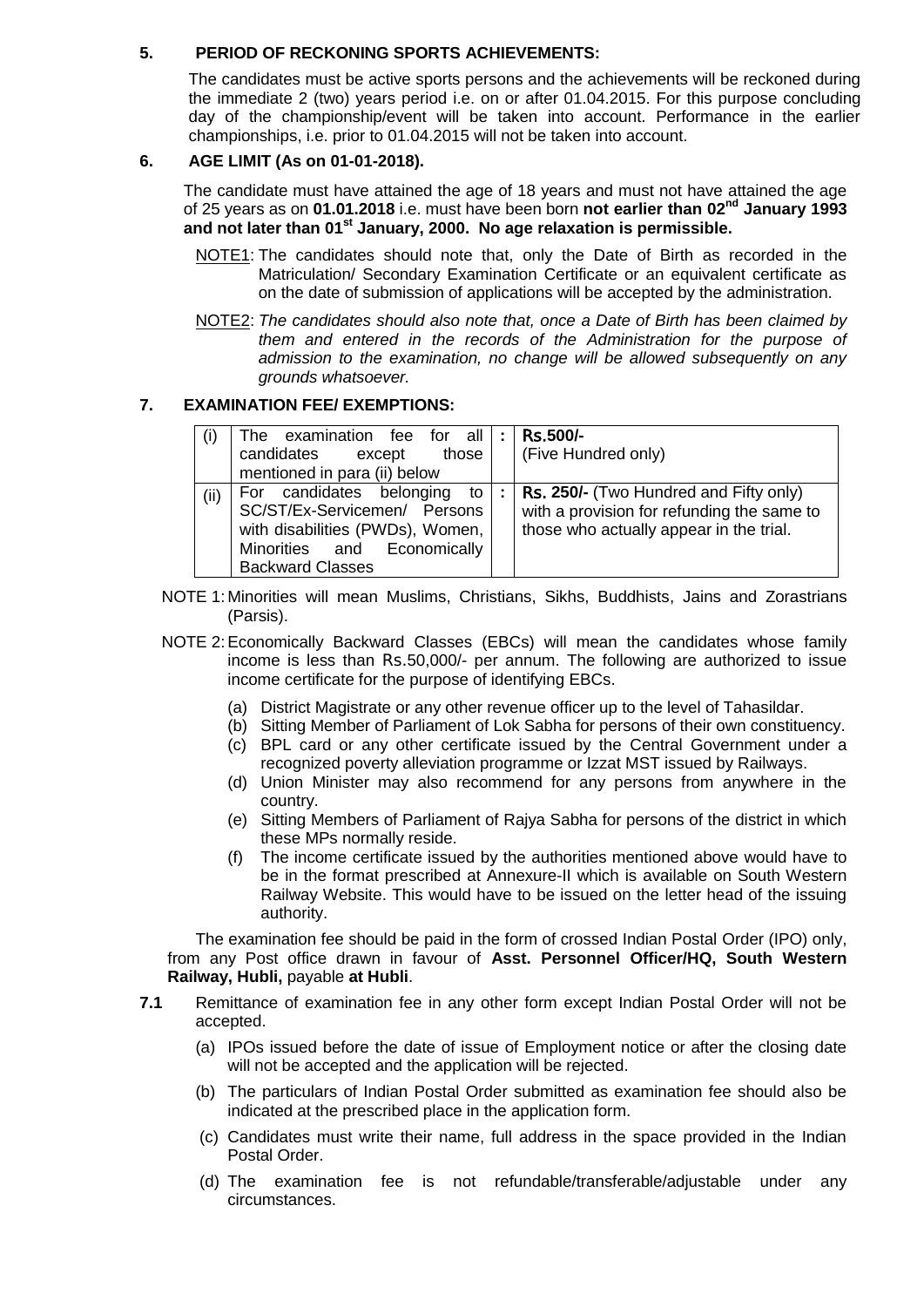# **8. HOW TO APPLY:**

- **8.1** First, carefully read all the instructions given in the employment notification before filling the application form & ensure that you are eligible to apply.
- **8.2** Application as per the Annexure A, shall be submitted on A-4 size good quality paper. The Application can also be downloaded from the website of Railway Recruitment Cell, Hubli (**[www.rrchubli.in](http://www.rrchubli.in/)**). **The application should be filled in English or Hindi language only. The applications in other than English or Hindi languages will be rejected**.
- **8.3** The application should be filled by the candidate in his/her own handwriting and signed (Not to be signed in capital letters).
- **8.4** The candidate has to affix/paste (not to be pinned) one recent passport size color photograph without wig, cap or coloured glasses (not older than two months), duly attested/self attested by signing partially on the application and partially on the photo in the space provided for the purpose. Candidate is also required to enclose one extra passport size photograph (same as the one affixed/pasted on the application) along with the application.

## **9. WHOM TO APPLY:**

**9.1** The applications filled in all respects as per the format enclosed as **Annexure-A** must be sent only through **ordinary post** (and **not through** Registered post or through Speed Post or through courier service;) addressed to "The Assistant Personnel Officer /HQ, Railway Recruitment Cell, 2<sup>nd</sup> floor. Old G.M.'s Office building, Club Road, Hubli-580023" OR dropped in the application box in the Office of the Railway Recruitment Cell,  $2^{nd}$  floor, Old G.M.'s Office building, Club Road, Hubli-580 023". The cover shall be super scribed as "Application for Group 'C' post against Sports Quota (Open Advertisement Scheme) for the year 2017-18" and should reach the Addressee on or before 12.02.2018.

Applications sent through Registered Post/Speed Post/Courier will be returned to the sender.

**9.2** For candidates residing in Assam, Meghalaya, Manipur, Arunachal Pradesh, Mizoram, Nagaland, Tripura, Sikkim, Jammu & Kashmir, Lahaul & Spriti districts and Pangi Sub-Division of Chamba District of Himachal Pradesh, Andaman & Nicobar and Lakshadweep Islands and the candidates residing abroad, the closing date for receipt of applications by post will be 27.02.2018.

# **10. RECRUITMENT PROCESS:**

The recruitment will be based on trials & assessment of sports achievements, Educational Qualification, General Intelligence/Personality, etc. The candidates **who are found fit** in trials only will be considered for next stage.

## **11. MEDICAL EXAMINATION:**

The Candidates recommended for appointment will have to pass the requisite medical fitness test(s) conducted by the Railway Administration to ensure that the candidates are Medically FIT to carry out the duties connected with the post. Only those candidates who are Medically FIT would be empanelled for appointment.

## **12. GENERAL CONDITIONS:**

- **12.1** The name and initial of the candidate and father's name appearing in school/college certificates and in sports certificates should be one and the same.
- **12.2** The specific position (100 mts/ 5000mts/800 mts/10km/20 Km Walk/Triple Jump/ 400 mts/Discuss Throw/High Jump/Pivot/Forward//Singles/Doubles/10km/15 km Scratch Race/3000mts/4000mts Individual Pursuit/Attacker/Setter) played in the particular game/event if applicable should be mentioned in the application without fail.
- **12.3** The candidates serving in any Govt./PSU including Railways should apply through proper channel or should apply directly with **NO OBJECTION CERTIFICATE** from the employer to avoid delay. Advance copy of the application from such candidates without **'No Objection Certificate'** from the employer will not be entertained. Please note that no application received after the prescribed date will be entertained.
- **12.4** The applicant is liable to be appointed against any suitable post in **Level 2/3 of VII CPC Pay Matrix** as the case may be, anywhere on South Western Railway.
- **12.5** Candidates will have to undergo prescribed training course as applicable for the post as per existing instructions.
- **12.6** Canvassing in any form shall disqualify the candidature.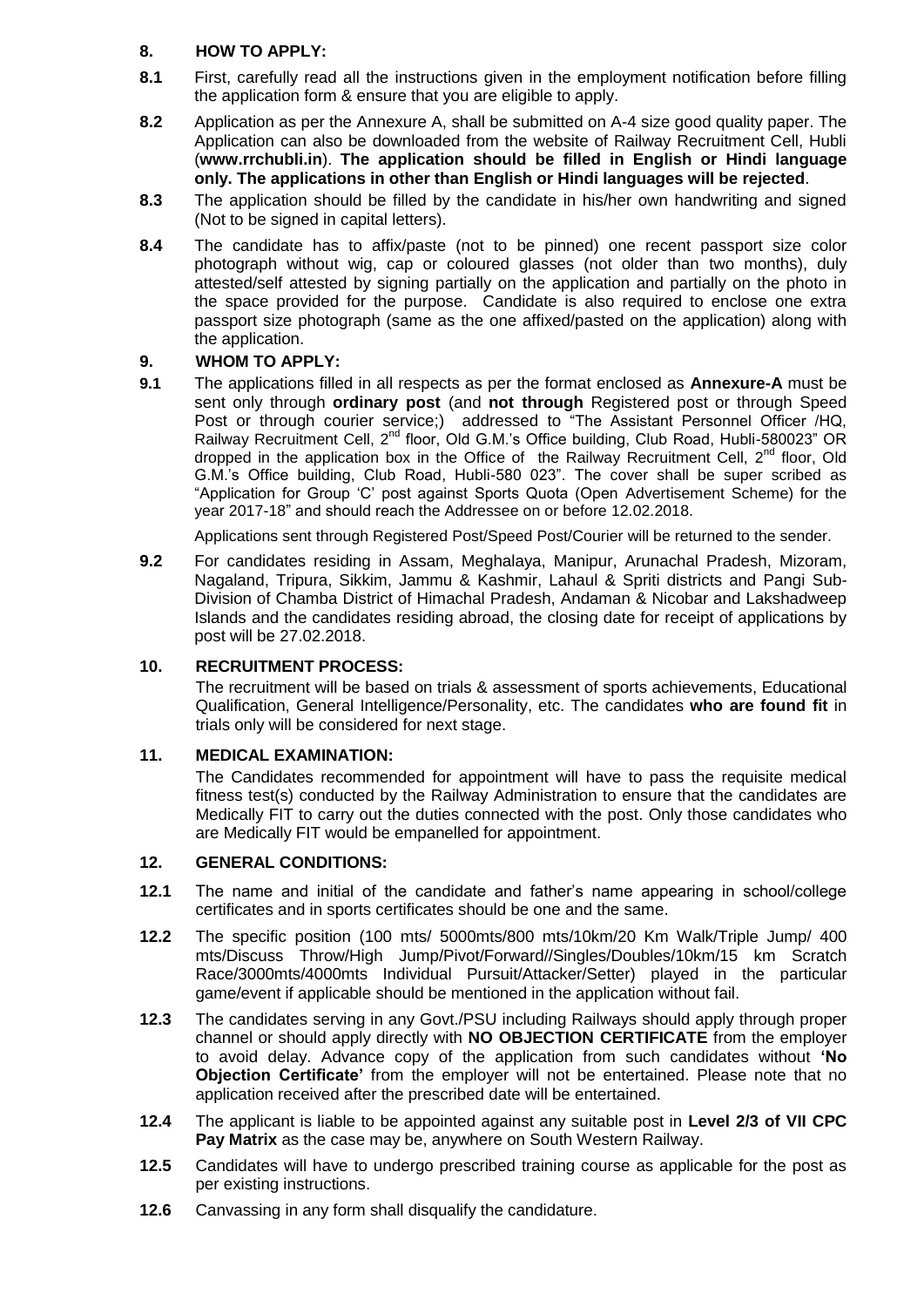- **12.7** The candidates should be in readiness to appear for the trials at a short notice after the last date for submission of application is over. Please check the website of RRC, Hubli regularly at **[www.rrchubli.in](http://www.rrchubli.in/)** for getting the information regarding eligibility list, trials, etc.
- **12.8** Please obtain caste certificates in the prescribed proforma from the appropriate authority and produce the original certificate at the time of verification. Caste Certificates issued by the authorities other than those authorised, will not be considered. **(Format of Caste Certificate for SC/ST candidates in Annexure–B and OBC candidates in Annexure -C are available on the website at [www.rrchubli.in\)](http://www.rrchubli.in/).**
- **12.9** No TA/DA/Accommodation will be given for appearing in the selection trials. Applicants will have to bring their own kit. They may also be required to stay during the selection for 2-3 days, for which they have to make their own arrangements.
- **12.10** Candidates applying for more than one game/event shall submit separate applications with separate IPO as fee and documents for each event.
- **12.11** Sports persons having sports norms for higher levels in the Pay Matrix of VII CPC and applied against the vacancies for the lower levels can be considered. However, he/she will not claim for higher Grade Pay after joining the Railways on the basis of sports achievements prior to joining Railways.
- **12.12** Selected candidates will have to submit 'Service Bond' of 5 years at the time of appointment.
- **12.13** Sports person recruited against sports quota shall be terminated from service summarily, if the information and documents furnished by him/her for recruitment, are found incorrect/fake at any stage.

# **Candidates are advised not to bring any valuable/costly items at the time of trials, as safe-keeping of these items cannot be assured.**

## **13 ENCLOSURES:**

- **13.1** If the certificates are in a language other than English/Hindi, translation in English/Hindi should also be enclosed, duly translated by an authorized translator.
- **13.2** Self attested/attested copies of Certificates in proof of academic qualification.
- 13.3 Self attested/attested copy of Certificate in proof of Date of Birth (Only 10<sup>th</sup> or School Leaving Certificate will be accepted).
- **13.4** Self attested/attested copies of certificates in proof of Sports achievements.
- **13.5** Self attested/attested copy of latest community certificate as per para 12.8.
- **13.6** Crossed Indian Postal Order(s) as indicated at para No. 7.
- **14. INVALID APPLICATIONS:** Applications with the following short comings will be rejected.
- **14.1** Applications which are not in the prescribed format.
- **14.2** Applications without Signature and Left Hand Thumb impression (LTI must be clear and not smudged).
- **14.3** Applications which are not in English/Hindi language.
- **14.4** Applications without proof of age (as per para 13.3), educational qualification, sports certificates.
- **14.5** Application without community certificate as per para 12.8, if relaxation is claimed.
- **14.6** Applications without prescribed examination fee, in the form of Crossed Indian Postal Orders.
- **14.7** Applications without photographs (**signed across**) affixed/pasted and one extra photo enclosed.
- **14.8** Applications received after closing date.
- **14.9** Application not addressed to the concerned office/officer as indicated at para 9.1.
- **14.10** Photographs with coloured glasses pasted and affixed/photographs with cap.
- **14.11** Copies of certificates not Attested as mentioned in para 13.1 to 13.5.
- **14.12** Violations of paras 8.3, 8.4, 12.1, 12.2, 12.3.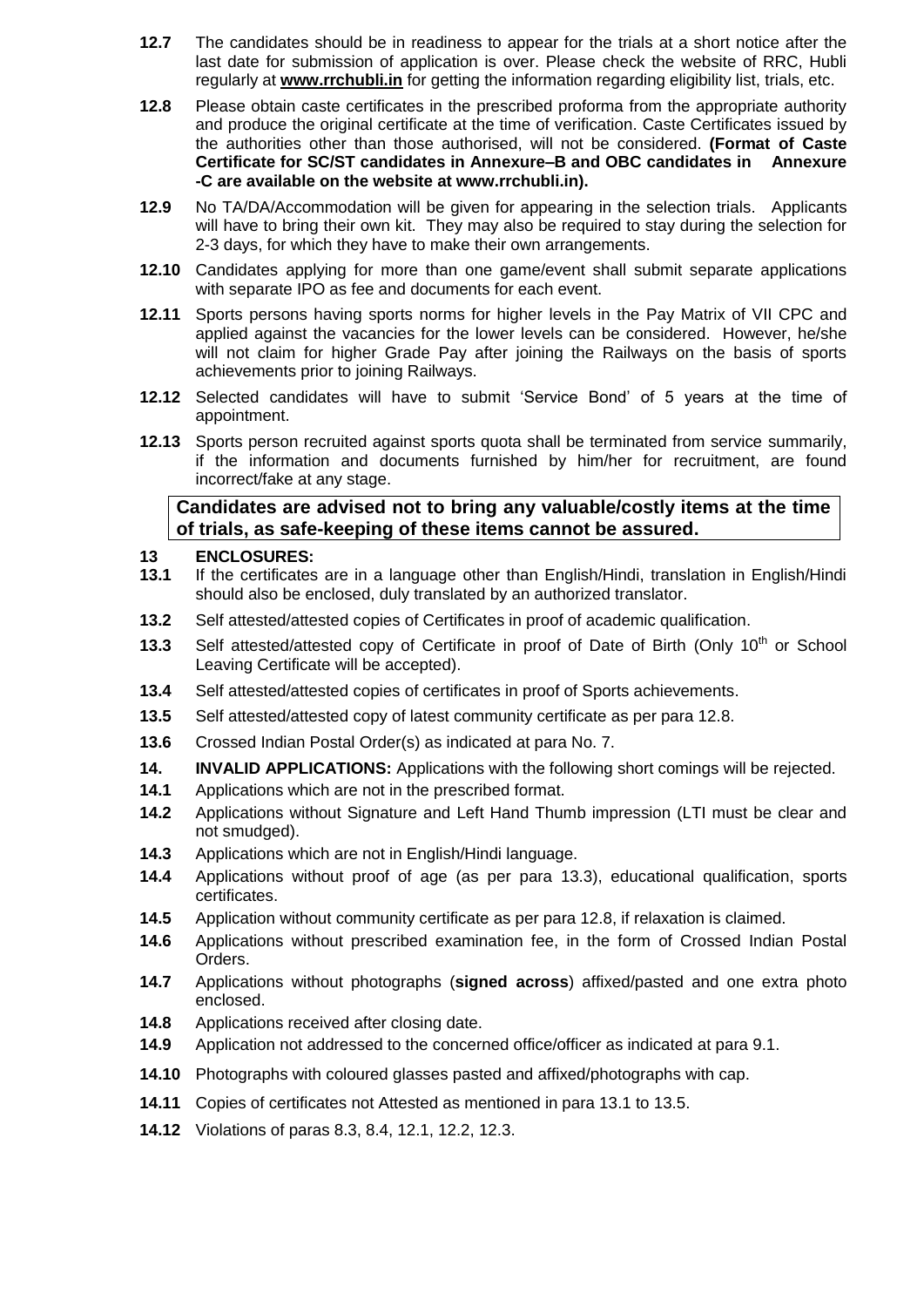**15.** The decision of Railway Administration in all matters relating to eligibility, acceptance or rejection of the applications, issue of free rail passes, penalty for false information, allotment of posts/places to selected candidates and all other matters related with conduct of recruitment process/postings will be final and binding on the candidates and no enquiry or correspondence will be entertained in this connection. **Railway Administration reserves the right to fix any date and venue for trials, etc., change in venue or postponement of Trials, etc., for its convenience, which can also be cancelled.**

# **16. CAUTION**

Beware of touts and job racketeers trying to deceive by false promises of securing job in Railways either through influence or by use of unfair or unethical means. Candidates will be selected purely as per merit on Railway. Please beware of unscrupulous elements and do not fall in their trap.

**Please note that, the Railway Administration is not responsible for any wrong delivery of applications/ postal delay in reaching the addressee before the last date of closing.**

**(Notification and Application form at Website: www.rrchubli.in)**

**Deputy Chief Personnel Officer/HQ & Welfare For Principal Chief Personnel Officer South Western Railway, Hubballi**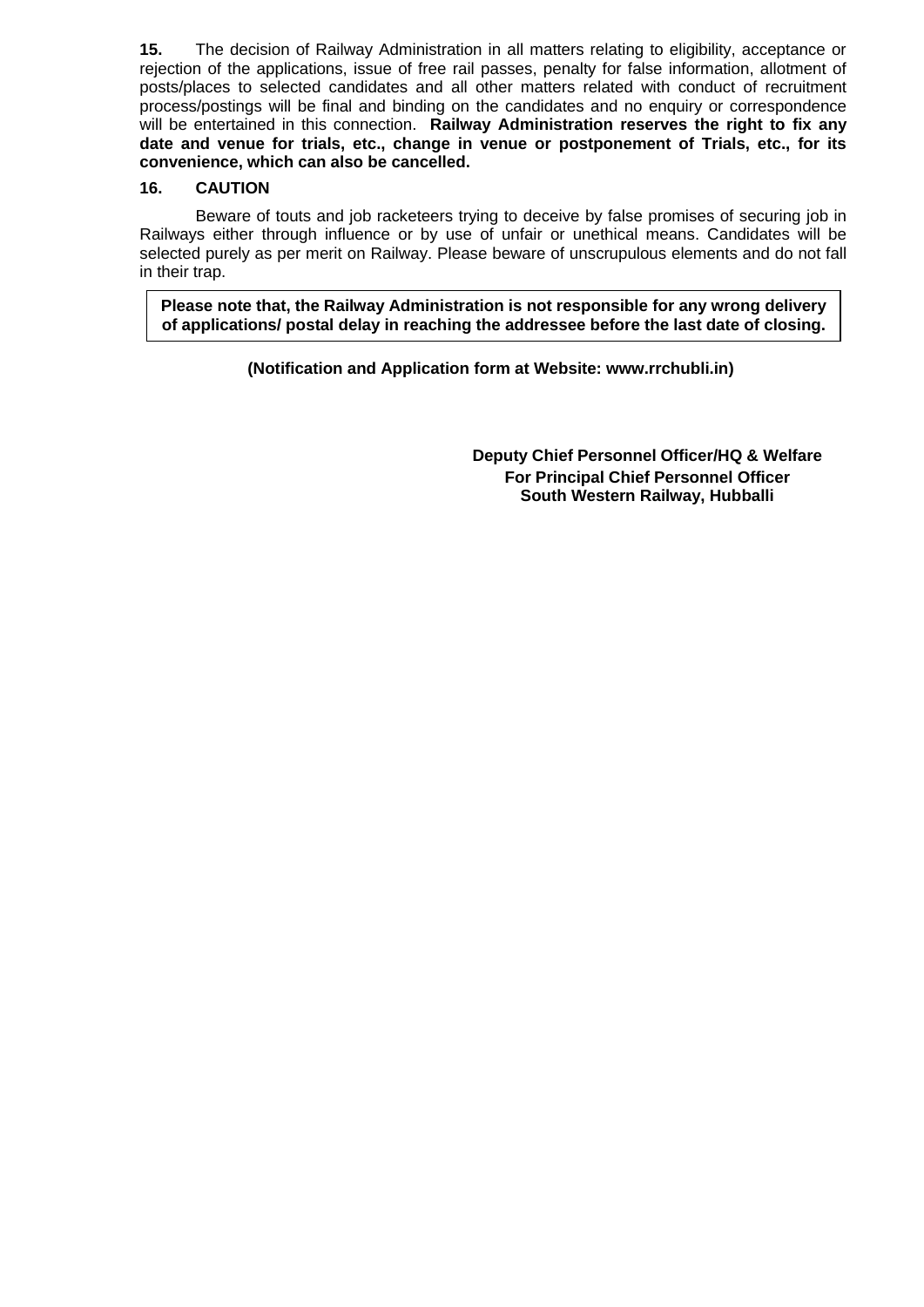**Annexure-I**

# **Proforma for furnishing the Sports Achievements – event wise (to be arranged in chronological order)**

| SI.<br>No. | <b>Name of Sports</b><br>Discipline/Game/Event/<br><b>Position</b> | Name of the Tournament/<br>Championship | International/<br><b>National/ State/</b><br>Zonal etc. | Year of<br>Performance | <b>Certificate</b><br>number &<br><b>Date</b> | <b>Position</b><br>obtained | Timings/<br><b>Distance</b><br>(if applicable) |
|------------|--------------------------------------------------------------------|-----------------------------------------|---------------------------------------------------------|------------------------|-----------------------------------------------|-----------------------------|------------------------------------------------|
|            |                                                                    |                                         |                                                         |                        |                                               |                             |                                                |
|            |                                                                    |                                         |                                                         |                        |                                               |                             |                                                |
|            |                                                                    |                                         |                                                         |                        |                                               |                             |                                                |
|            |                                                                    |                                         |                                                         |                        |                                               |                             |                                                |
|            |                                                                    |                                         |                                                         |                        |                                               |                             |                                                |
|            |                                                                    |                                         |                                                         |                        |                                               |                             |                                                |
|            |                                                                    |                                         |                                                         |                        |                                               |                             |                                                |

**Date: Signature:**

**Name of the candidate:**

**Station:**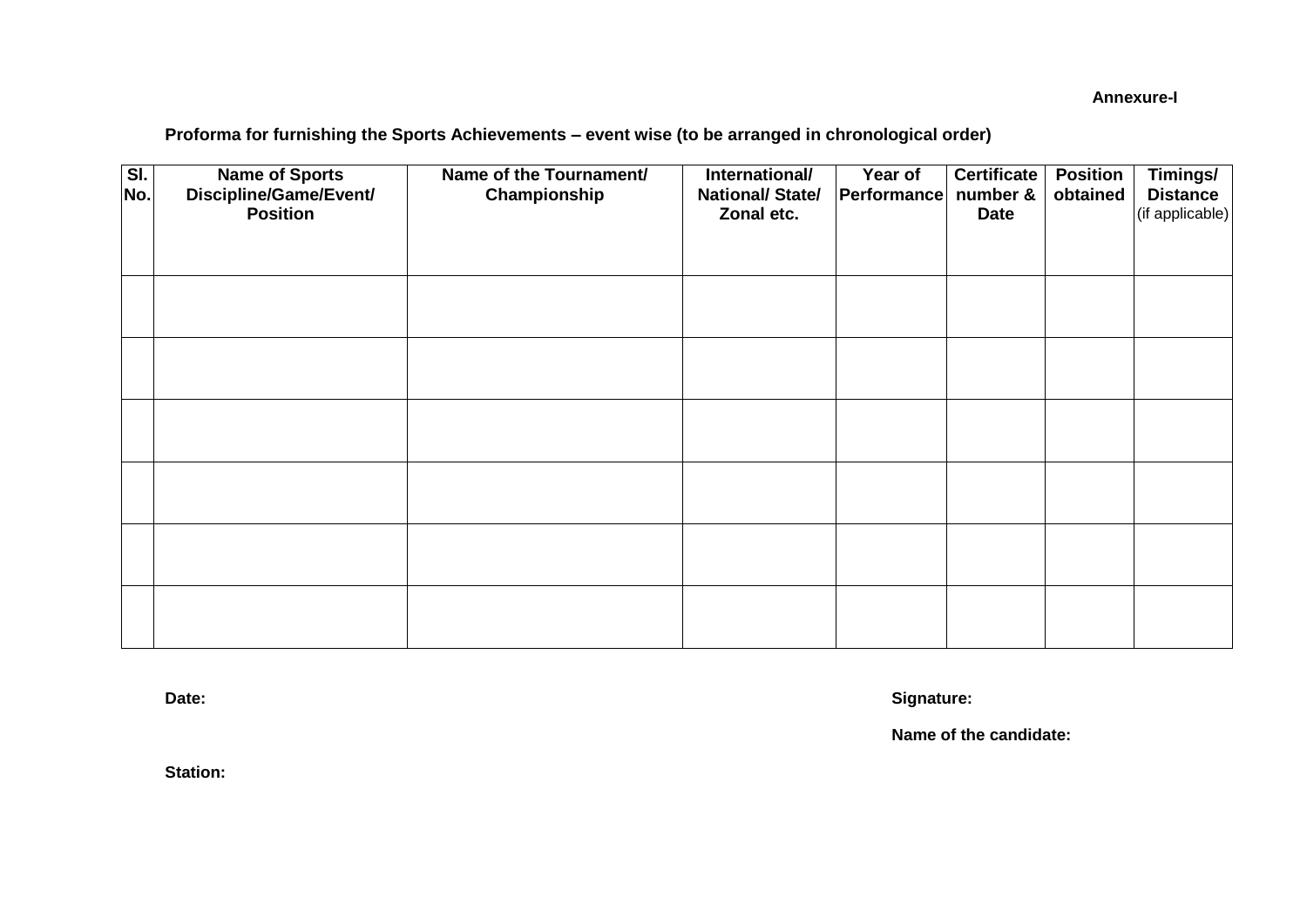## FORM OF INCOME CERTIFICATE TO BE ISSUED ON LETTER HEAD OF ISSUING AUTHORITY FOR WAIVER OF EXAMINATION FEES FOR RECRUITMENT EXAMINATION (Economically backward classes only)

| 3. Age               |                                                                                                               |      |
|----------------------|---------------------------------------------------------------------------------------------------------------|------|
|                      |                                                                                                               |      |
|                      |                                                                                                               |      |
| (in words & Figures) |                                                                                                               |      |
|                      |                                                                                                               |      |
|                      |                                                                                                               |      |
|                      |                                                                                                               |      |
| 7. Signature         | and the continuum of the continuum of the continuum of the continuum of the continuum of the continuum of the | Name |
|                      |                                                                                                               |      |

8.Stamp of Issuing authority............................................................:

- Note: Economically Backward classes will mean the candidates whose family income is less than Rs. 50,000 per annum. The following authorities are authorized to issue income certificate for the purpose of identifying economically backward classes.
- 1. District Magistrate of any other Revenue Officer upto the level of Tahasildar.
- 2.Sitting Member of Parliament of Lok Sabha for persons of their own constituency.
- 3.BPL Card or any other certificate issued by the Central Government under a recognized poverty alleviation programme or Izzat MST issued by Railways.
- 4. Union Minister may also recommend to Chairman /RRBs/ RRCs for any persons from anywhere in the country.
- 5. Sitting Members of Parliament of Rajya Sabha for persons of the district in which these MPs normally reside.

!\*!\*\*!\*\*\*!\*\*!\*!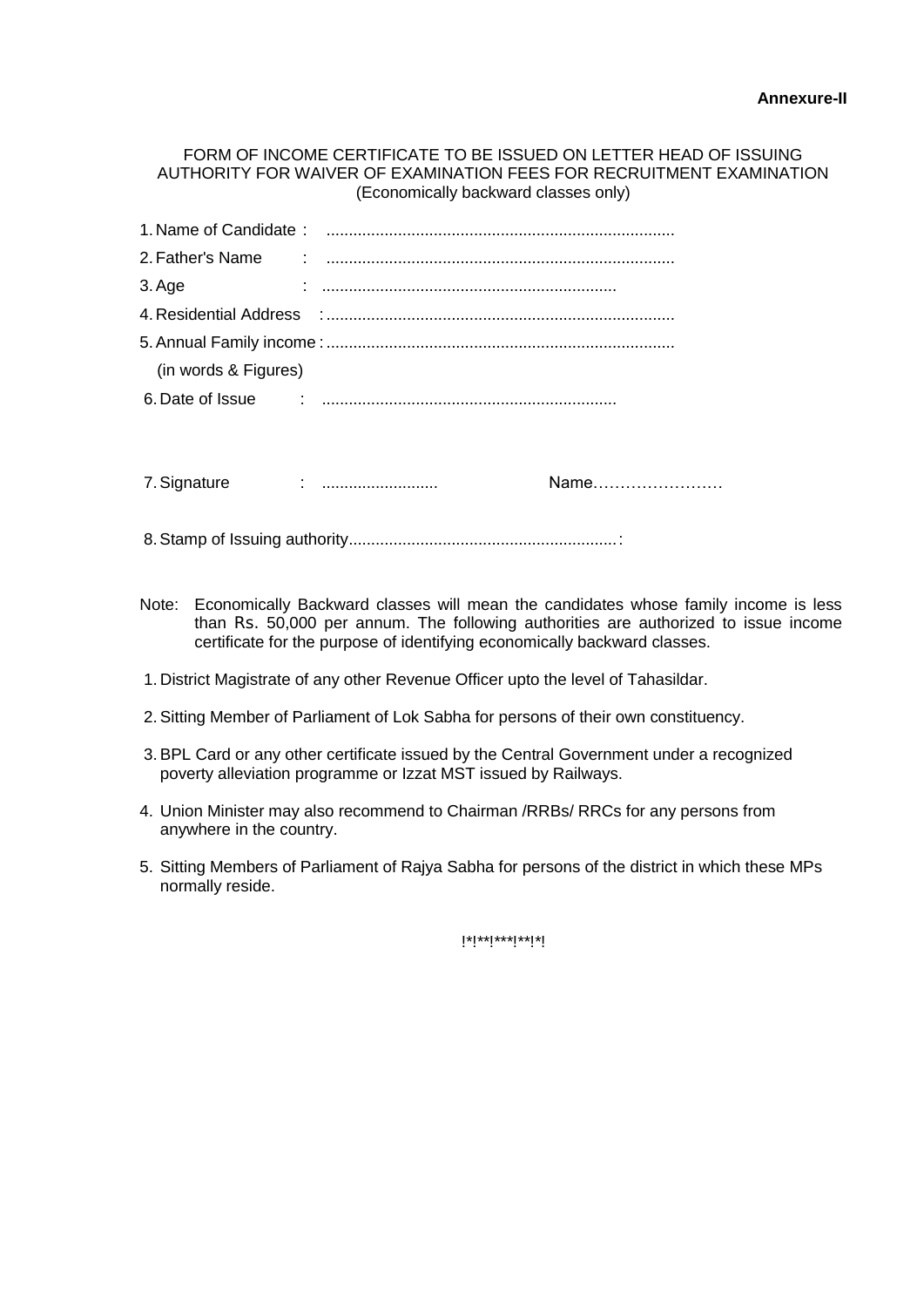### **Form of Certificate to be produced by a candidate belonging to Scheduled Caste or Scheduled Tribe**

| Schedule Caste/Scheduled Tribe* under:                                                      |  |
|---------------------------------------------------------------------------------------------|--|
| The Constitution (Scheduled Caste) order, 1950                                              |  |
| The Constitution (Scheduled Tribes) order, 1950                                             |  |
| The Constitution (Scheduled Caste) (Union Territories) order, 1951                          |  |
| The Constitution (Scheduled Tribes) (Union Territories) order, 1951 (as amended by the      |  |
| Scheduled Caste and Scheduled Tribes Lists Modification), Order, 1956 the Bombay            |  |
| Reorganisation Act 1960, the Punjab Reorganisation Act, 1966, the State of Himachal Pradesh |  |
| Act, 1970, the North Eastern Areas Re-organisation Act, 1971, and the Scheduled Tribes      |  |
| Order(Amendment) Act, 1976.                                                                 |  |
| The Constitution (Jammu and Kashmir) Scheduled Caste order, 1956                            |  |
| The Constitution (Jammu and Kashmir) Scheduled Tribe order, 1950                            |  |
| The Constitution (Andaman and Nicobar Islands) Scheduled Tribes order, 1959                 |  |
| The Constitution (Dadra and Nagar Haveli) Scheduled Castes order, 1962                      |  |
| The Constitution (Dadra and Nagar Haveli) Scheduled Tribes order, 1962                      |  |
| The Constitution (Pondicherry) Scheduled Castes order, 1964                                 |  |
| The Constitution Scheduled Tribes (Utttar Pradesh) order, 1967                              |  |
| The Constitution (Goa, Daman and Diu) Scheduled Castes order, 1968                          |  |
| The Constitution (Goa, Daman and Diu) Scheduled Tribes order, 1968                          |  |
| The Constitution (Nagaland) Scheduled Tribes order, 1970                                    |  |
| The Constitution (Sikkim) Scheduled Castes order, 1978                                      |  |
| The Constitution (Sikkim) Scheduled Tribes order, 1978                                      |  |
| The Constitution (Jammu & Kashmir) Scheduled Tribes order, 1989                             |  |
| The Constitution(SC) orders(Amendment) Ordinance, 1991                                      |  |
| Application in the case of Scheduled Caste/Scheduled Tribe Persons who have migrated<br>2.  |  |

reduled Caste/Scheduled from One State/Union Territory

|  | This certificate is issued on the basis of Scheduled Caste/ Scheduled Tribe certificate |          |                                     |
|--|-----------------------------------------------------------------------------------------|----------|-------------------------------------|
|  | issued to Shri/Smt/Kum*                                                                 | Father / | Mother of Sri/Smt./Kum              |
|  | in District/Division*                                                                   |          | of State/Union Territory            |
|  | who belongs to the _____________                                                        |          | Caste/Tribe* which is recognized as |
|  | a Schedule Caste/Scheduled Tribe* in State/Union Territory* ____________________        |          | issued by the                       |
|  |                                                                                         |          | dated                               |
|  |                                                                                         |          |                                     |

| Shri/Smt/Kum*          |  |  |                      |  | and of his/her* family ordinarily reside(s) in village |  |  |  |
|------------------------|--|--|----------------------|--|--------------------------------------------------------|--|--|--|
| /town*                 |  |  | District/Division of |  | State/Union Territory of                               |  |  |  |
| State/Union Territory. |  |  |                      |  |                                                        |  |  |  |

**Signature** 

Date: **Date: Designation (with seal of office)** (\*) please delete the words which are not applicable (\*) Please quote specific presidential offer (\*). Delete the Paragraph which is not applicable.

Note: The term \* Ordinarily resides \* used will have the same meaning as in Section 20 of the Representation of the Peoples Act,1950,

-List of Authorities empowered to issue Caste/Tribe Certificates:

Place **and the set of the set of the set of the set of the set of the set of the set of the set of the set of the set of the set of the set of the set of the set of the set of the set of the set of the set of the set of th** 

Note: ST candidates belonging to Tamil Nadu state should submit caste certificate only from the Revenue Divisional Officer.

<sup>(</sup>i) District Magistrate/Additional District Magistrate/Collector/Deputy Commissioner/Additional Deputy Commissioner/Deputy Collector/1st class Stipendiary Magistrate/Sub-Divisional Magistrate/Taluka Magistrate/Executive Magistrate/Extra Assistant (ii) Chief Presidency Magistrate/additional Chief Presidency Magistrate/Presidency Magistrate. (iii) Revenues officers not below the rank of Tehsildar. (iv) Sub Divisional Officer of the area where the candidate and/or his/her family normally resides.